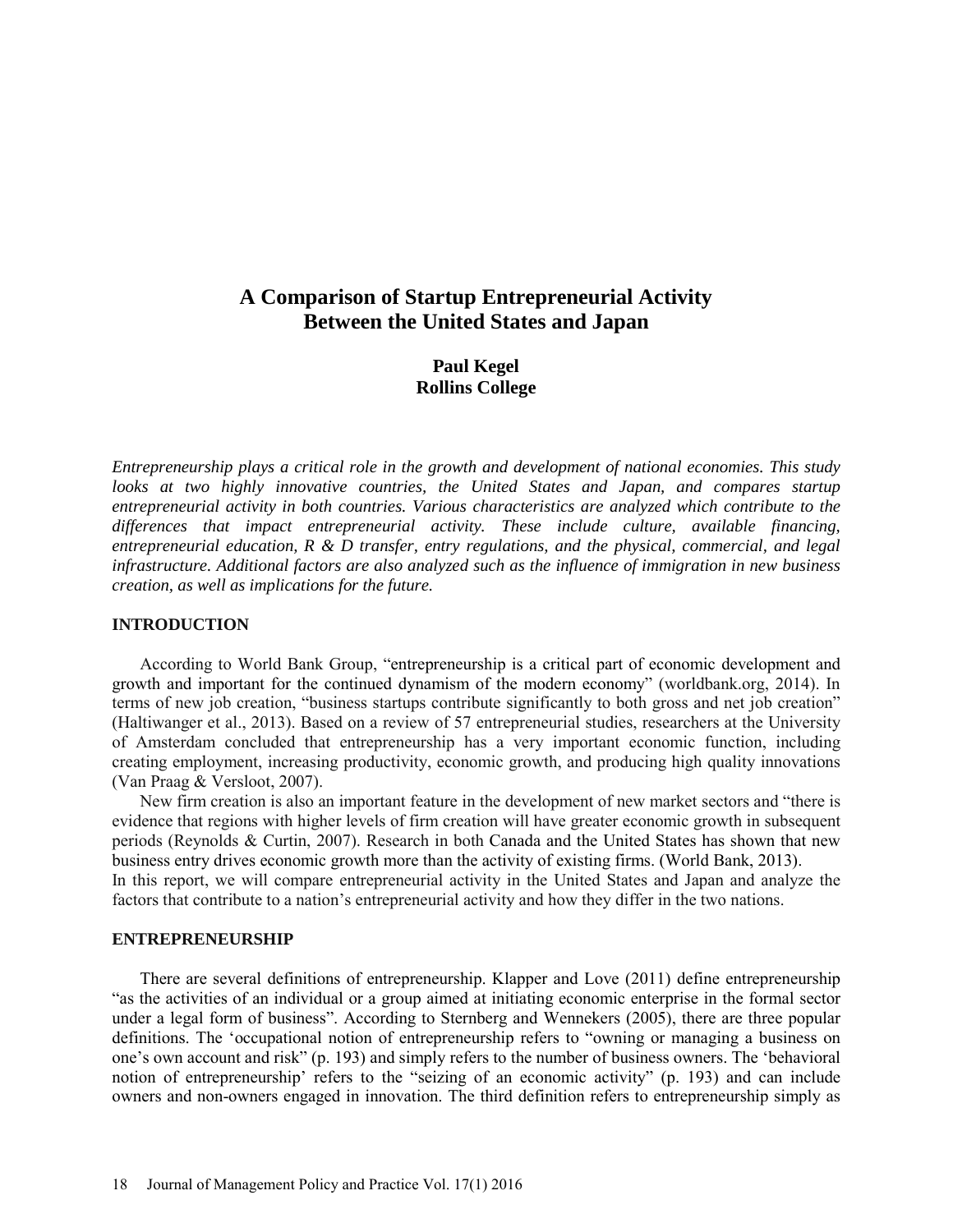"new venture creation" (p. 193). The Global Entrepreneurship Monitor, an organization that studies entrepreneurship worldwide, defines entrepreneurship as "any attempt at a new business or new venture creation, such as self-employment, a new business organization, or the expansion of an existing business, by an individual, a team of individuals, or an established business" (Amoros & Bosma, 2014, p. 17)). For purposes of this paper, we will focus on the latter definition.

# **A COMPARISON OF ENTREPRENEURIAL ACTIVITY**

According to a recent article in Forbes, the percentage of adults involved in starting a new business venture in the United States reached 13% in 2012, a record high (Pofeldt, 2013).

Japan, another one of the world's most industrious societies, has business-friendly regulations, low business taxes compared to other highly developed nations, and it spends more on research and development than any other G20 country (EY-Japan, 2013). However, the state of its entrepreneurial activity is dismal. According to a recent article in the Economist (2013), "the overall number of firms (in Japan) is shrinking, and the rate at which new companies are born as a proportion of existing ones is less than half that in America". The article went on to say that Japan ranked twenty-fourth out of twenty-four in developed countries for levels of entrepreneurial activity. According to Reynolds and Curtin (2007), "compared to the United States, Japan has half the population but just 4% of the count of high-potential growth enterprises" (p. 158). Like the U.S., more new jobs in Japan come from young companies, yet Japan creates the fewest new businesses among all the industrialized nations (Rosen, 2014). The World Bank reports that Japan had 89,000 new business registrations (limited liability corporations) in 2011 and averaged 1.1 new business registrations per 1,000 people ages 15-64 (WorldBank.org, 2014). Comparative World Bank data for the U.S. was unavailable, but, according to data from the U.S. Census Bureau, there were 409,040 new firms created in the Unites States during the same year (SBA.org, 2014).

#### **The GEM Report**

Each year, the Global Entrepreneurship Monitor, which began 1999 as a partnership between London Business School and Babson College, releases a report assessing entrepreneurial activity across the globe. In the most recent report, 2013, " more than 197,000 individuals and approximately 3,800 national experts on entrepreneurship participated in the study across 70 economies, collectively representing all global regions of the world and a broad level of economic development levels" (Amoros & Bosma, 2014). The main goal of the GEM Report is to measure differences of entrepreneurial activity between countries (p. 11). Specifically, it "analyzes the propensity of the adult population of a country to participate in entrepreneurial activities and the conditions that enhance these entrepreneurial initiatives (p. 14).

The report evaluates two types of entrepreneurship: necessity and opportunity. Necessity entrepreneurs start a business because they have no other options for employment. Opportunity entrepreneurs start businesses to improve their incomes and / or gain a higher degree of independence (p. 32). The main focus of the report is startup business activity or what the report calls 'Total Early-Stage Entrepreneurial Activity (TEA)'. This refers to adults 18-64 in an economy that are either getting ready to launch a business (nascent entrepreneurs) or recently launched businesses that are less than 42 months old. Most "future job creation and innovation can be expected from this group of entrepreneurs" (p. 29).

The GEM study shows that "entrepreneurship rates differ among economies at similar stages of economic development (p. 11). What is interesting is the difference in entrepreneurial activity that exists between the United States and Japan, both of which have innovation-driven economies. A nation's entrepreneurial attitudes and perceptions can have an impact on startup activity (p. 24). For example, only 7.6% of adults in Japan believe that entrepreneurial opportunities exist in their country, compared with 47.2% in the U.S (p. 27). The nascent entrepreneurship rate in Japan is 2.2%, compared to the U.S. at 9.2% (p.31). The rate of Total Early-Stage Entrepreneurship in Japan was among the lowest of the innovation-driven economies at 3.7%, compared with the U.S. at 12.7% (p. 33), which was among the highest. With respect to the percentages of necessity versus opportunity entrepreneurship, Japan and the United States are very close. (p. 33).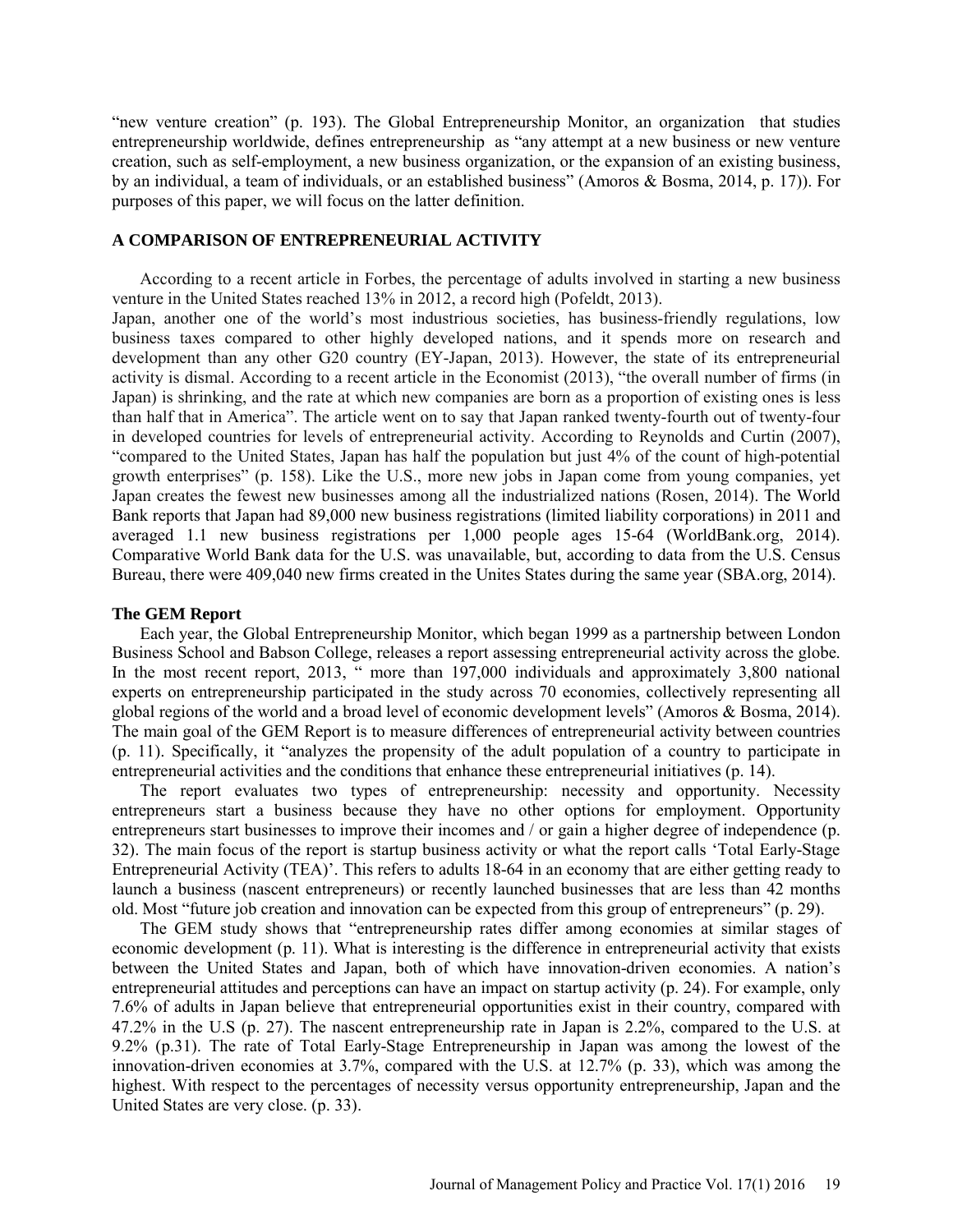When the GEM data is combined with country economic data from the IMF, it produces some very interesting results. In the United States, for example, startup business activity rates tend to follow GDP growth and, logically, tends to rise as the unemployment rate rises. Like the U.S., Japan's entrepreneurial activity tends to follow unemployment rates. However, unlike the U.S., levels of entrepreneurial activity in Japan are less affected by dramatic changes in GDP (p. 58).

# **The Kauffman Index of Entrepreneurial Activity**

One of the best sources for measuring new business creation, especially recent activity, in the United States, is the Kauffman Index of Entrepreneurial Activity. This index measures the number of business startups launched each month by state. The following are some of the key findings from the 2014 Report (Fairlie, 2014):

- The total number of new business owners exceeded 5 million in 2013
- The percentage of new business creation declined in 2013 from 2012
- The amount of entrepreneurial activity decreased for men, women, and all racial and ethnic groups
- All adult age groups experienced a decline in entrepreneurial activity 2013, except ages 45-64, which increased
- Although there was an increase in college level entrepreneurial education, the group with the highest rate of new business creation is the least educated.
- There was a significant decrease in the level of business startups owned by veterans
- The construction industry had the highest rate of new business creation, followed by the services industry

# **Factors Contributing to Entrepreneurial Activity**

Entrepreneurship "is a regional event that can only be understood if regional framework conditions, including networks and regional policies, are taken into consideration" (Sternberg & Wennekers, 2005). The Global Entrepreneurship Monitor identifies several key entrepreneurial framework conditions that are important for entrepreneurship to flourish. These include entrepreneurial finance, government policy, government entrepreneurship programs, entrepreneurship education, R & D transfer, commercial and legal infrastructure, entry regulation, physical infrastructure, and cultural and social norms (Amoros & Bosma, 2014). We explain each of these conditions below:

# *Entrepreneurial Finance*

Entrepreneurial Finance is the "availability of financial resources – equity and debt - for small and medium enterprises (SMEs) (including grants and subsidies)" (p. 45). The United States has a "deep financial ecosystem for entrepreneurial ventures, that performs very well in terms of access to funding" (EY-USA, 2013) and ranks first among the G20 nations in the EY G20 Entrepreneurship Barometer  $2013(p.6)$ . Funding is available through banks, angel investors, venture capital firms, and more recently, creative crowdfunding options (p. 6). Japan has one of the most highly developed financial systems in the world. However, there is a shortage of non-bank lending options. New ventures do not have the credit experience to borrow from banks, and there is a shortage of private equity and venture capital firms (EY-Japan, 2013).

# *Government Policy*

Government Policy is the "extent to which public policies give support to entrepreneurship" (Amoros & Bosma, 2014, p. 45). Although the government has not fully supported entrepreneurship in the past, the landscape in changing in Japan. Japan's new Prime Minister, Shinzo Abe, is committed to helping startups and has a goal of doubling the rate of new business ventures by 2020 (The Economist, 2013). The program, part of a larger economic strategy, referred to as 'Abenomics', mixes aggressive monetary loosening, fiscal stimulus and structured reform" (EK-Japan, 2013).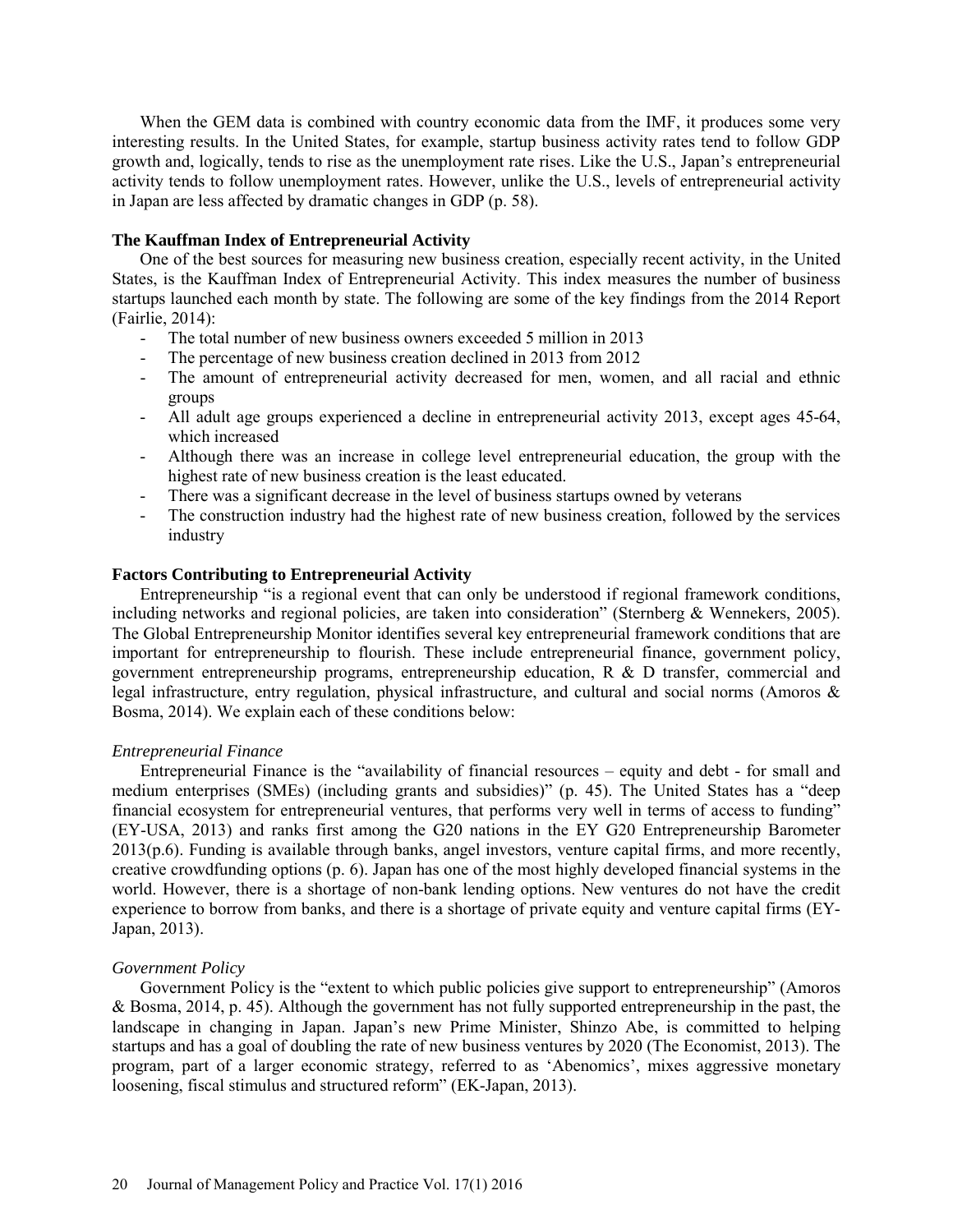#### *Government Entrepreneurship Programs*

Government Entrepreneurship Programs are the "presence and availability of programs directly assisting SMEs at all levels of government (National, regional, municipal)" (Amoros & Bosma, 2014, p. 45). Business incubators and accelerators, institutions that are developed to help entrepreneurs launch new businesses, are good examples. Although there is a sizeable support system in the United States for entrepreneurial endeavors, the U.S. ranks eighteenth among the G20 for government support of entrepreneurs. This is changing however. The Small Business Administration has recently set aside \$2 billion for entrepreneurship mentorship and incubator programs (Clifford, 2013). This is part of the larger Start-up America Partnership, a White House initiative, which aims to "foster an alliance between the country's innovative entrepreneurs, corporations, universities, foundations and thought leaders to maximize the success and competiveness of America's entrepreneurs" (EY-USA, 2013). Japan's startup community has had limited access to government entrepreneurial programs but is improving. According to a recent BBC article (Fitzpatrick, 2013), "Japan now has over 400 business incubators, up from 30 in 1999" (p. 2).

#### *Entrepreneurial Education*

Entrepreneurial Education is the "extent to which training in creating or managing SMEs is incorporated within the education and training system at all levels" (Amoros & Bosma, 2014, p. 45) and can be very important for the development of new businesses. This includes both traditional business education and specific entrepreneurship education. Solomon (2009) reports that "while there is general agreement that the core management courses offered in traditional business programs is essential for success in any business career, there are fundamental differences between business principles applied to new ventures and those applied to large corporations" (p. 170). A long-standing question regarding entrepreneurship is whether students can learn entrepreneurship in school. Studies have shown, however, that entrepreneurship can be taught or at a minimum, it can be encouraged by entrepreneurial education (p.171).

The United States has seen tremendous growth in the availability of college courses in small business management and entrepreneurship over the past fifteen years (p. 169) and ranks third in education and training among the G20 nations, behind France and Australia (EY-USA, 2013). There is concern, however, about the future. The U.S. ranks fifth for individuals aged 25-64 with post-secondary degrees and fourteenth in the 25-34 age group (p. 9). There is also concern that the educational system in the United States is not producing enough graduates in science, technology, engineering and mathematics to support future high tech startups.

Japan ranks poorly among G20 countries in government spending on education (p. 11), and most business education is geared toward preparing students for life-long employment in the large corporations. Historically, entrepreneurial education has been minimal. However, a recent New York Times article reports that several top universities in Japan are developing curriculum geared toward business startups (Fackler, 2013).

# *R & D Transfer*

R & D Transfer is the "extent to which national research and development will lead to new commercial opportunities and is available to SMEs" (Amoros & Bosma, 2014, p. 45). Investment in R&D is high in both Japan and the United States, where they rank first and third respectively among the G20 nations, for R&D expenditures as a percentage of GDP. (EY-Japan, 2013). Although Japan spends more than twice the G20 average on R&D, is a leader in technological innovation world-wide, and has one of the highest rates for registering patents (p. 7), most of the benefits are realized by the larger, established companies and are not accessible to the startup community.

#### *Commercial and Legal Infrastructure*

Commercial and Legal Infrastructure - refers to the "presence of property rights, commercial, accounting and other legal and assessment services and institutions that support SMEs" (Amoros &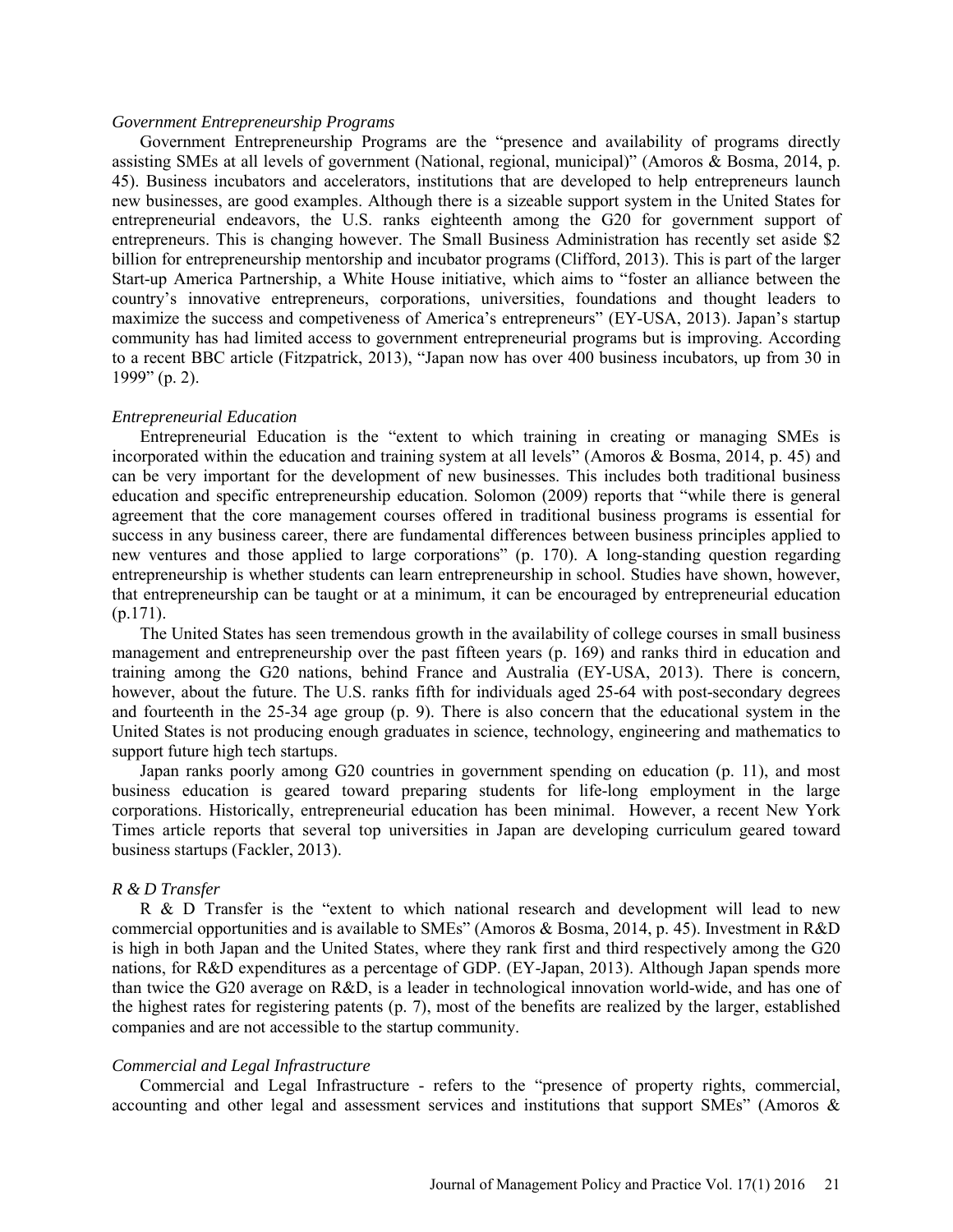Bosma, 2014, p. 45). Both the United States and Japan have a highly developed commercial and legal infrastructure.

### *Entry Regulation*

Entry Regulation refers to the "extent to which new firms are free to enter existing markets" Amoros & Bosma, 2014, p. 45). The Doing Business Report 2013, a co-publication of the World Bank and the International Finance Corporation, compares business regulations in 185 countries. The report measures "the procedures, time, cost and paid-in minimum capital required for a small or medium-sized limited liability company to startup and formally operate" (World Bank, 2013). Countries are ranked and analyzed according to their 'ease of doing business'. The best countries are not those with the least amount of regulations, but rather, ones which have governments that create rules and procedures that facilitate business activity, including new business startup. The report covers two types of indicators: those related to the strength of a country's legal institutions as related to business activities, and those related to cost and level of complexity in starting and operating a business. In the 2013 report, the United States ranked fourth out of 185 countries on ease of doing business, and Japan ranked twenty-fourth (World Bank, 2013). In the 2014 report, the U.S. remained in  $4<sup>th</sup>$  place overall in ease of doing business, but dropped 7 positions in 'starting a business'. Japan's rank worsened in almost every category (World Bank, 2014). The following (See Table 1) summarizes and compares the Ease of Doing Business rankings for the U.S and Japan  $2013 - 2014$ :

| Indicator                        | U.S. 2013 | Japan 2013 | U.S. 2014 | Japan 2014 |
|----------------------------------|-----------|------------|-----------|------------|
|                                  |           |            |           |            |
| Ease of doing business           |           | 24         |           | 27         |
| Starting a business              | 13        | 114        | 20        | 120        |
| Registering property             | 25        | 64         | 25        | 66         |
| Getting credit                   |           | 23         |           | 28         |
| Protecting investors             |           | 19         |           | 16         |
| Paying taxes                     | 69        | 127        | 64        | 140        |
| Trading across borders           | 22        | 19         | 22        | 23         |
| Enforcing contracts              | 6         | 35         | 11        | 36         |
| Source: World Bank (2013) (2014) |           |            |           |            |

**TABLE 1 EASE OF DOING BUSINESS RANKINGS FOR THE U.S. AND JAPAN**

### *Physical Infrastructure*

Physical Infrastructure refers to the "ease of access to physical resources – communication, utilities, transportation, land or space – at a price that does not discriminate against SMEs" (Amoros & Bosma, 2014, p. 45). Both the United States and Japan have a highly developed physical infrastructure.

#### *Culture and Social Norms*

Culture and Social Norms refers to the "extent to which social and cultural norms encourage or allow actions leading to new business methods of activities that can potentially increase personal wealth and income" (Amoros & Bosma, 2014, p. 45). Of all the entrepreneurial framework conditions this is perhaps one of the most important differentiators between the United States and Japan.

The United States "leads the G20 for its 'entrepreneurship culture', which is part and parcel of the country's DNA" (EY-USA, 2013). Many of the traits necessary for an entrepreneur to be successful "are imbedded in our national culture" (p. 7). Attitudes toward failure, for example, are more acceptable in the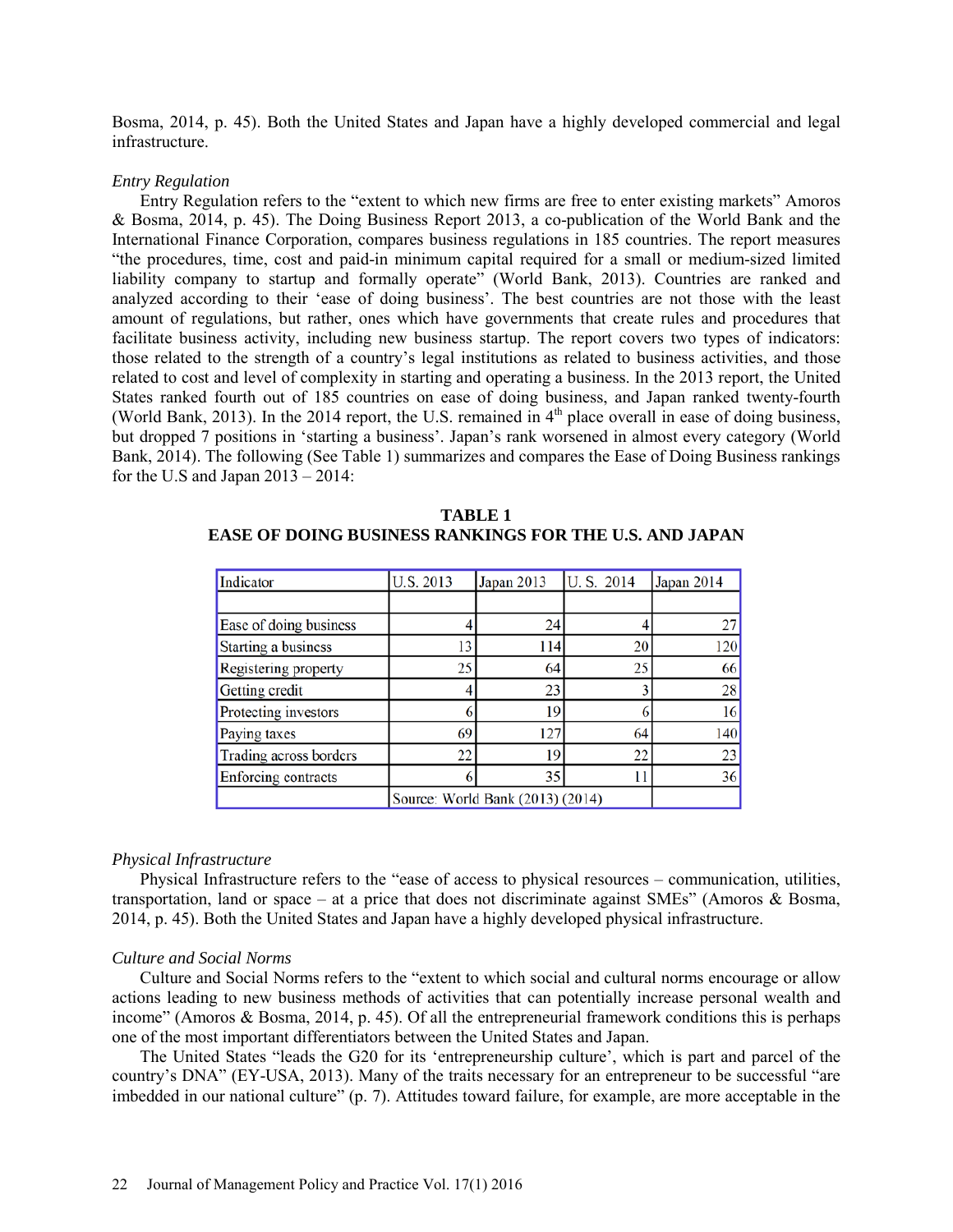United States than Japan. In the United States startups often fail. This is a normal part of the entrepreneurial process and founders frequently will attempt several startups before they get it right. In fact, 43% of American entrepreneurs see failure as a learning opportunity (p. 7). In Japanese culture, failure, especially in business, is viewed negatively. Failure in business could have a high social cost, including extreme embarrassment and a loss of social status (Ready, 2013). Japan also is a strong uncertainty avoidance culture which means that its people are generally risk averse (Hofstede, 1983). For the majority of its young population, "the traditional pattern of lifelong employment in large companies remains more attractive than the more uncertain path of starting out as an entrepreneur" (EY-Japan, 2013). A recent article in the Tokyo Times (Nuwere, 2013), discusses some of the cultural challenges that Japan has with startups. The brightest college graduates are recruited by the larger established companies or the Japanese government and begin what is usually a life-long career, and there is a negative stigma attached to smart graduates that do not get recruited. Not only does the educational system encourage this 'safer' career path, but family members do also. A recent article in The Economist (2013) refers to the 'mother-in-law factor', in which "wives, mothers and mothers-in-law exert a strong influence on men not to join risky startups". If an individual decides to start a business right after college, there is no opportunity later to join a major company if the venture fails. Another challenge in Japanese culture is the inability of a young entrepreneur to do business with older established companies or to even get in to meet with senior level decision makers. Established companies are wary on working with individuals or startups that do not have a long history.

Japan and the U.S. differ significantly with regard to gender distribution of early-stage entrepreneurs. Women play a significant role in U.S. entrepreneurship. There are seven women involved in entrepreneurship for every ten men (Pofeldt, 2013). Recently, the U.S. government launched the Women's Entrepreneurship in America (WEAmericas) initiative that focuses on "the main barriers that women face for starting new ventures: access to training and networks, access to markets and fundraising" (EY-USA, 2013). In the U.S., 15% of the male adult population and 10% of female adult population are involved in startup activity. This contrasts with 5% and 3% respectively in the Japan (Amoros & Bosma, 2014, p. 83). In fact, Japan "has the second-lowest female entrepreneurship rate in the world (Rosen, 2014). This is largely due to socio-cultural factors. Japan also has one of the lowest female employment rates in the developed world. In a report by the Goldman Sachs Group, it was estimated that if Japan could raise that rate to equal the current rate of employed males, Japan could increase GDP by as much as 15% (Matsui et al., 2010).

# **Entrepreneurial Motivation**

Researchers from Japan and South Korea compared entrepreneurial activities in Japan and the Silicon Valley along four dimensions: entrepreneurial motivation, risks and obstacles, perceived growth factors, and supporting infrastructure (Suzuki et al., 2002). Entrepreneurial motivation is the driving force that encourages entrepreneurs to start a business and strive to make it successful. It includes both environmental factors and individual characteristics of the entrepreneur. The study showed that there were major differences between the two regions in this category. Japan ranks high as a 'group focus' nation in the Culture Wizard Model (Solomon & Schell, 2009). Therefore, Japanese entrepreneurs are more society-oriented and start businesses for social recognition, whereas Silicon Valley entrepreneurs tend to be more individualistic and motivated by personal achievement (p.601). Risks and obstacles are the unknowns in business that occur throughout the various stages of development, such as litigation, competition, cash flow, etc. Japanese entrepreneurs are most concerned with human, organizational, and globalization risks, whereas Silicon Valley entrepreneurs are inclined to consider market and financial risks (p. 604). Growth is essential for startup companies (p. 601). Perceived growth factors are the factors that entrepreneurs consider to be most important to the success and development of their organizations. Japanese entrepreneurs perceive R&D to be the most important factor for success, while Silicon Valley entrepreneurs are most concerned with the startup team and investors. Founders in both regions consider 'customer focus' to be another important factor (p.602). Supporting infrastructure includes the available human resources, business services, financial resources, business climate, logistics, etc. necessary to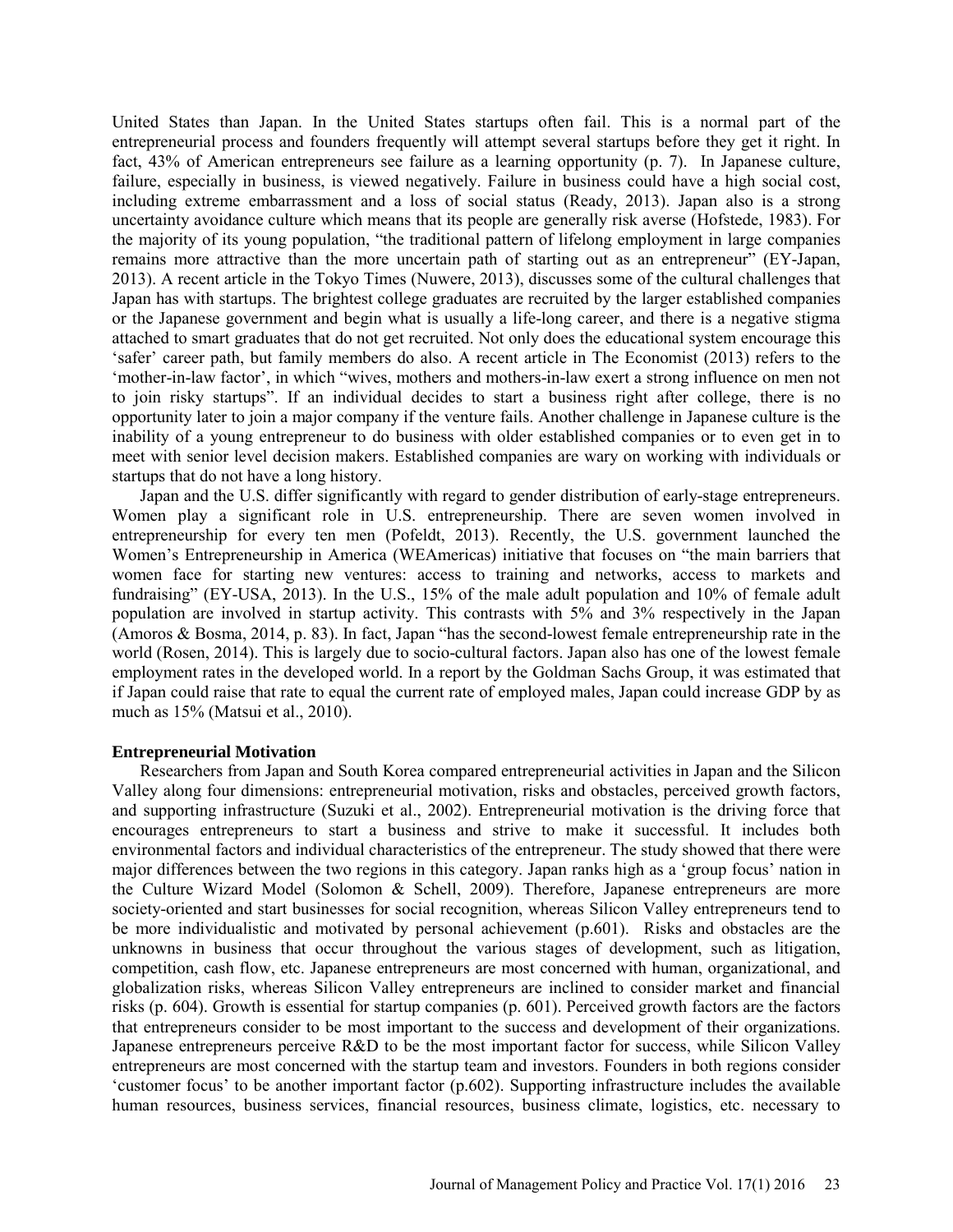promote business development. Japanese entrepreneurs benefit more from bank loans and government financing, while Silicon Valley entrepreneurs benefit more from venture capital financing and better professional services, such as accounting, legal, etc. (p. 604).

### **The Importance of Immigrants to Entrepreneurial Activity**

One factor that is unique to the United States is the influence of immigration on entrepreneurial activity. According to the Partnership for a New American Economy, "immigrants or their children founded more than 40 percent of America's Fortune 500 companies…and now own more than 18 percent of all incorporated businesses in the United States" (Fairlie, 2012). This trend is continuing today. In fact, immigrants started more than one out of every four businesses created in 2011. (p. 2). In addition, these ventures comprise twenty-five percent of new businesses in the fastest growing sectors of the U.S. Economy. (p. 3). Current studies show that immigrants in the U.S. are twice as likely to start a new business as native-born Americans (Fairly, 2014). This is a sharp contrast to Japan, which is averse to immigration in general (Dyloco, 2012).

# **CONCLUSION**

The United States provides "one of the most favorable entrepreneurial environments of any country in the G20, where entrepreneurship is deeply embedded in the culture and mindset" (EY-USA, 2013). But there is plenty of room for improvement. The United States is starting to lag behind other developed countries in S.T.E.M. training and in rates of higher education and our current corporate tax rates are seen as a threat to new business development. One of the bright spots in U.S. entrepreneurship is the huge potential of global markets. Only 12% of U.S. entrepreneurs said that more than 25% of their customers are overseas (Pofeldt, 2013). Despite the slow economy, optimism is high with American entrepreneurs. According to a survey conducted by Babson College, 43% of adult Americans believe that that there are good opportunities for entrepreneurship, and 56% believe that they have the capabilities to start a business (Babson.edu, 2014).

So far, entrepreneurship has struggled in Japan, but there are signs that startup activity is turning around. Japanese startups that are having the most success have a foreign connection; either education, investors, technology deals, or talent (Fitzpatrick (2013). It is too early to determine what the effects of 'Abenomics' will be on new venture creation in Japan. A recent New York Times article (Fackler, 2013), reports a 'startup spirit' is emerging in Japan and that hundreds of new Internet and technology companies have launched in the last two years, as well as new incubators and accelerators to support them.

There is an interesting note regarding Japanese consumers and entrepreneurship. Startup companies rely on 'early adopters' when they launch new products or services. Early adopters use new technology as soon as it is available and provide companies with valuable feedback. Although Japan lags behind in the development of new products, Japan leads the world in early adopters, helping foreign inventors and startups gain momentum (Fitzpatrick, 2013).

#### **REFERENCES**

- Amoros, J., & Bosma, N. (2014). Global Entrepreneurship Monitor, 2013 Global Report. Babson Park MA, Santiago, Chile: Babson College, University del Desarrollo.
- Babson.edu (n.d.). U.U. Entrepreneurship Rates Reach Highest Level in More Than a Decade According to Researchers at Babson College and Baruch College. Retrieved from [http://www.babson.edu/news-events/babson-news/pages/052213-2012-global-entrepreneurship](http://www.babson.edu/news-events/babson-news/pages/052213-2012-global-entrepreneurship-monitor-u.s.-report.aspx)[monitor-u.s.-report.aspx](http://www.babson.edu/news-events/babson-news/pages/052213-2012-global-entrepreneurship-monitor-u.s.-report.aspx)
- Clifford, C. (2013, August 28). U. S. Remains Dominant Force in Global Entrepreneurship…For Now. Entrepreneur. Retrieved from<http://www.entrepreneur.com/article/228128>
- Dyloco, P. (2012, January 6). Why are Japanese Averse to Immigration? *JapanToday*. Retrieved from <http://www.japantoday.com/category/opinions/view/why-are-japanese-averse-to-immigration>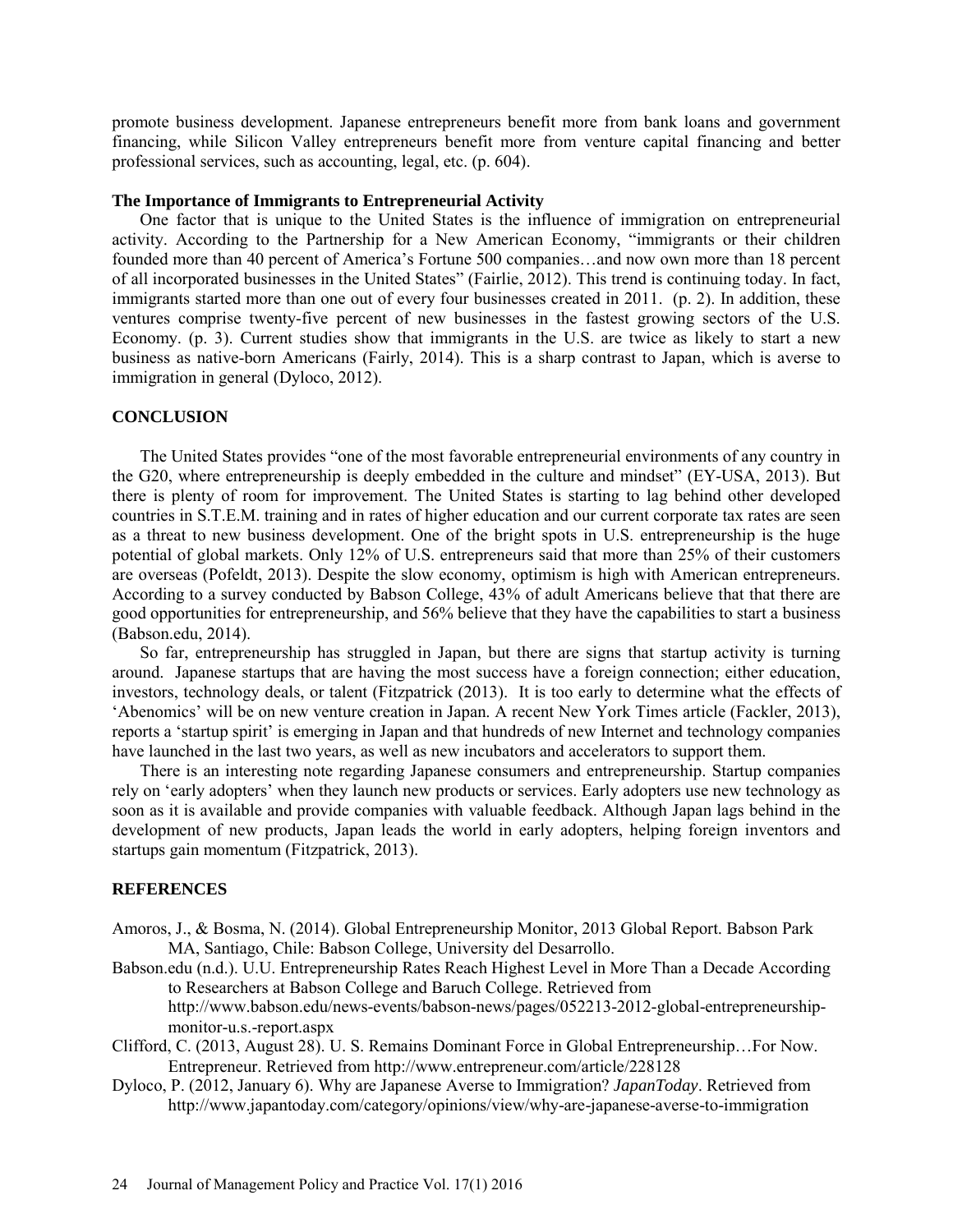- EY-Japan (2013). The EY G20 Entrepreneurship Barometer 2013 Country Report: Japan. Ernst & Young Global Limited, EYG no. CY0569. ED 0715
- EY-USA (2013). The EY G20 Entrepreneurship Barometer 2013 Country Report: United States. Ernst & Young Global Limited, EYG no. CY0595. ED 0715
- Fackler, M. (2013, December 25). Startup Spirit Emerges in Japan. *The New York Times*. Retrieved from: [http://www.nytimes.com/2013/12/26/business/international/japanese-entrepreneurs-receive](http://www.nytimes.com/2013/12/26/business/international/japanese-entrepreneurs-receive-tentative-embrace.html?pagewanted=all&_r=0)tentative-embrace.html?pagewanted=all& $r=0$
- Fairlie, R. W. (2014). Kauffman Index of Entrepreneurial Activity, 1996-2013. Retrieved from [http://www.kauffman.org/~/media/kauffman\\_org/research%20reports%20and%20covers/2014/04](http://www.kauffman.org/~/media/kauffman_org/research%20reports%20and%20covers/2014/04/kiea_2014_report.pdf) [/kiea\\_2014\\_report.pdf](http://www.kauffman.org/~/media/kauffman_org/research%20reports%20and%20covers/2014/04/kiea_2014_report.pdf)
- Fairlie, W. R. (2012). Open for business: How immigrants are driving small business creation in the United States. Retrieved from

<http://www.renewoureconomy.org/sites/all/themes/pnae/openforbusiness.pdf>

- Fitzpatrick, M. (2013). Can Japan reboot its anti-innovation startup culture? BBC.com. Retrieved from: <http://www.bbc.com/future/story/20130820-plugging-japans-start-up-gap>
- Haltiwanger, J., Jarmin, R. S., & Miranda, J. (2013). Who creates jobs? Small versus large versus young. *Review of Economics and Statistics*, 95(2), 347-361.
- Higgins, S. (2014, January 22). U.S. Ranks Behind Rwanda, Belarus, Azerbaijan in Ease of Doing Business, World Bank says. *Washington Examiner*. Retrieved from: [http://www.washingtonexaminer.com/u.s.-ranks-behind-rwanda-belarus-azerbaijan-in-ease-of](http://www.washingtonexaminer.com/u.s.-ranks-behind-rwanda-belarus-azerbaijan-in-ease-of-creating-new-business-world-bank-says/article/2542639)[creating-new-business-world-bank-says/article/2542639](http://www.washingtonexaminer.com/u.s.-ranks-behind-rwanda-belarus-azerbaijan-in-ease-of-creating-new-business-world-bank-says/article/2542639)
- Hofstede, Geert (1983). The Cultural Relativity of Organizational Practices and Theories. *Journal of International Business Studies*, 14 (2): 75-89
- Klapper, L., & Love, I. (2011). The impact of the financial crisis on new firm registration. *Economics Letters*, 113(1), 1-4.
- Levie, J., & Hart, M. (2003). Global Entrepreneurship Monitor. Scotland: Blackwell Publishing Ltd.
- Matsui, K., Suzuki, H., Eoyang, C., Akiba, T., Tatebe, T. (2010, October 1). Womenomics 3.0: The Time Is Now. Goldman Sachs Global Economics, Commodities and Strategy Research. Retrieved from: [http://www.goldmansachs.com/our-thinking/investing-in-women/bios](http://www.goldmansachs.com/our-thinking/investing-in-women/bios-pdfs/womenomics3_the_time_is_now_pdf.pdf)[pdfs/womenomics3\\_the\\_time\\_is\\_now\\_pdf.pdf](http://www.goldmansachs.com/our-thinking/investing-in-women/bios-pdfs/womenomics3_the_time_is_now_pdf.pdf)
- Nuwere, E. (2013, October). The Problem With Technology Entrepreneurship in Japan. *The Tokyo Times.* Retrieved from: [http://www.tokyotimes.com/the-problem-with-technology-entrepreneurship-in](http://www.tokyotimes.com/the-problem-with-technology-entrepreneurship-in-japan/)[japan/](http://www.tokyotimes.com/the-problem-with-technology-entrepreneurship-in-japan/)
- Pofeldt, E. (2013, May 27). U. S. Entrepreneurship Hits Record High. *Forbes*. Retrieved from: <http://www.forbes.com/sites/elainepofeldt/2013/05/27/u-s-entrepreneurship-hits-record-high/>
- Ready, K. (2013, May 17). In Search of Japan's Missing Startups. *Forbes*. Retrieved from: <http://www.forbes.com/sites/kevinready/2013/05/17/in-search-of-japans-missing-startups/>
- Reynolds, P. D., & Curtin, R. T. (2007). Business creation in the United States: Panel study of entrepreneurial dynamics II initial assessment. Now Publishers Inc.
- Rosen, A. (2014, March 3). Why Young People in Japan Will Work for Companies that Don't Exist Yet. *Forbes*. Retrieved from: [http://www.forbes.com/sites/amyrosen/2014/03/03/why-young](http://www.forbes.com/sites/amyrosen/2014/03/03/why-young-people-in-japan-will-work-for-companies-that-dont-exist-yet/)[people-in-japan-will-work-for-companies-that-dont-exist-yet/](http://www.forbes.com/sites/amyrosen/2014/03/03/why-young-people-in-japan-will-work-for-companies-that-dont-exist-yet/)
- SBA.org (2014). Firm Size Data. U.S. Small Business Administration. Retrieved from <http://www.sba.gov/advocacy/firm-size-data>
- Solomon, G. (2007). An examination of entrepreneurship education in the United States. *Journal of Small Business and Enterprise Development*, 14(2), 168-182.
- Solomon, Charlene & Schell (2009). Managing Across Cultures: The Seven Keys to Doing Business with a Global Mindset. Burr Ridge, IL: McGraw Hill. ISBN: 0071605851
- Sternberg, R., & Wennekers, S. (2005). Determinants and effects of new business creation using global entrepreneurship monitor data. *Small Business Economics*, 24(3), 193-203.